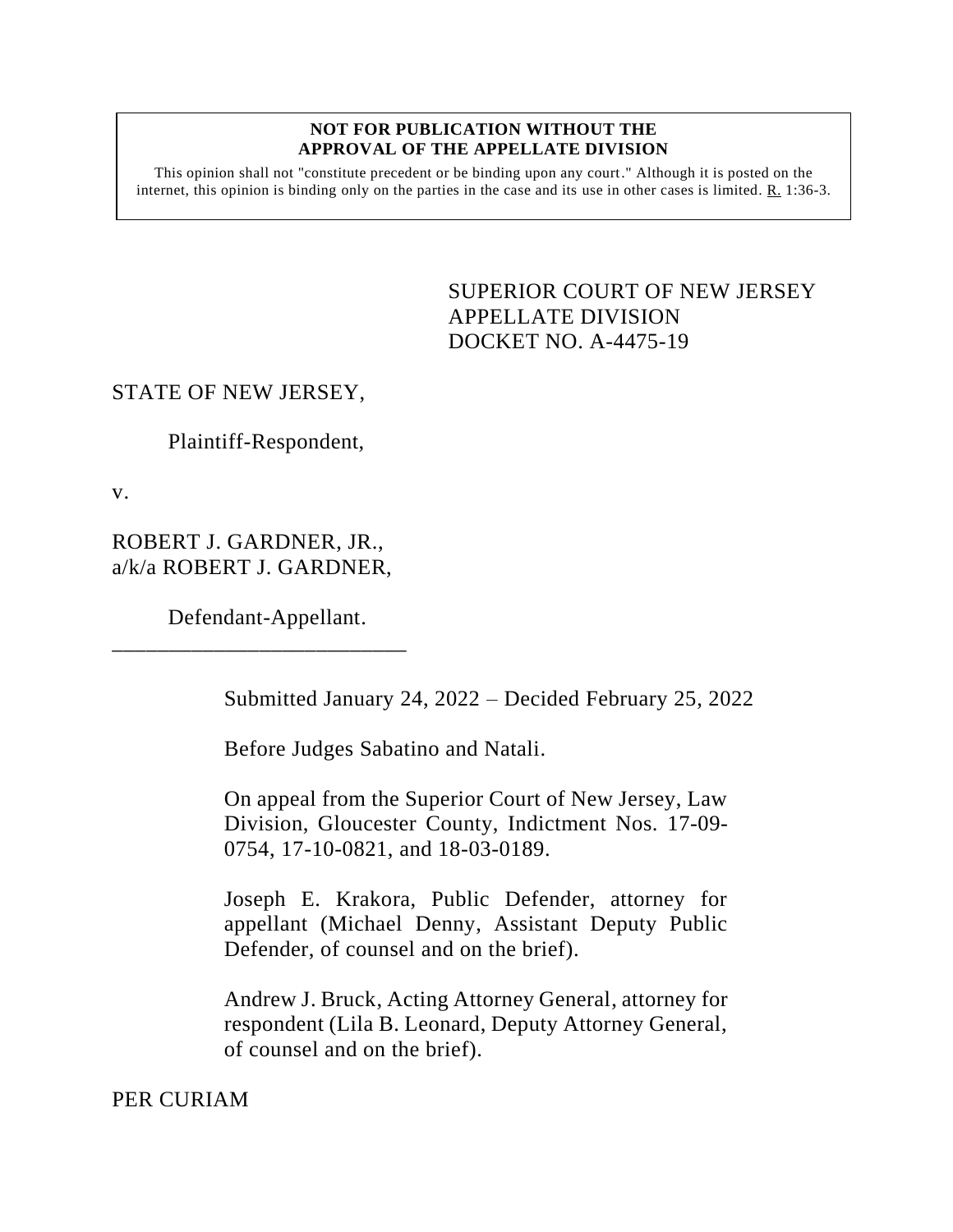In this appeal, defendant challenges three Judgments of Conviction (JOCs), entered in accordance with a negotiated plea agreement, for which he was sentenced to consecutive 365-day custodial terms, with 180 days of parole ineligibility. Those sentences were also ordered to run consecutively to an aggregate thirteen-year sentence imposed after defendant was convicted by a jury of second-degree manslaughter, fourth-degree assault by auto and thirddegree possession of a controlled dangerous substance (CDS).

Defendant argues he entered the plea agreement based upon misadvice from his defense counsel, the State, and the court regarding the effect of his jail and gap-time credits. He also contends a remand is appropriate because the court failed to address substantively the factors enunciated in State v. Yarbough, 100 N.J. 627, 643-44 (1985), and did not consider recently enacted mitigating factor fourteen.

Defendant specifically argues:

### POINT I

AS [DEFENDANT] WAS INCORRECTLY INFORMED THAT THE APPLICATION OF JAIL CREDITS IN THIS CASE WOULD RESULT IN A TIME-SERVED SENTENCE, [HE] MUST BE GIVEN THE OPPORTUNITY TO BE RESENTENCED, RENEGOTIATE THE PLEA AGREEMENT, OR WITHDRAW HIS GUILTY PLEA AND PROCEED TO TRIAL.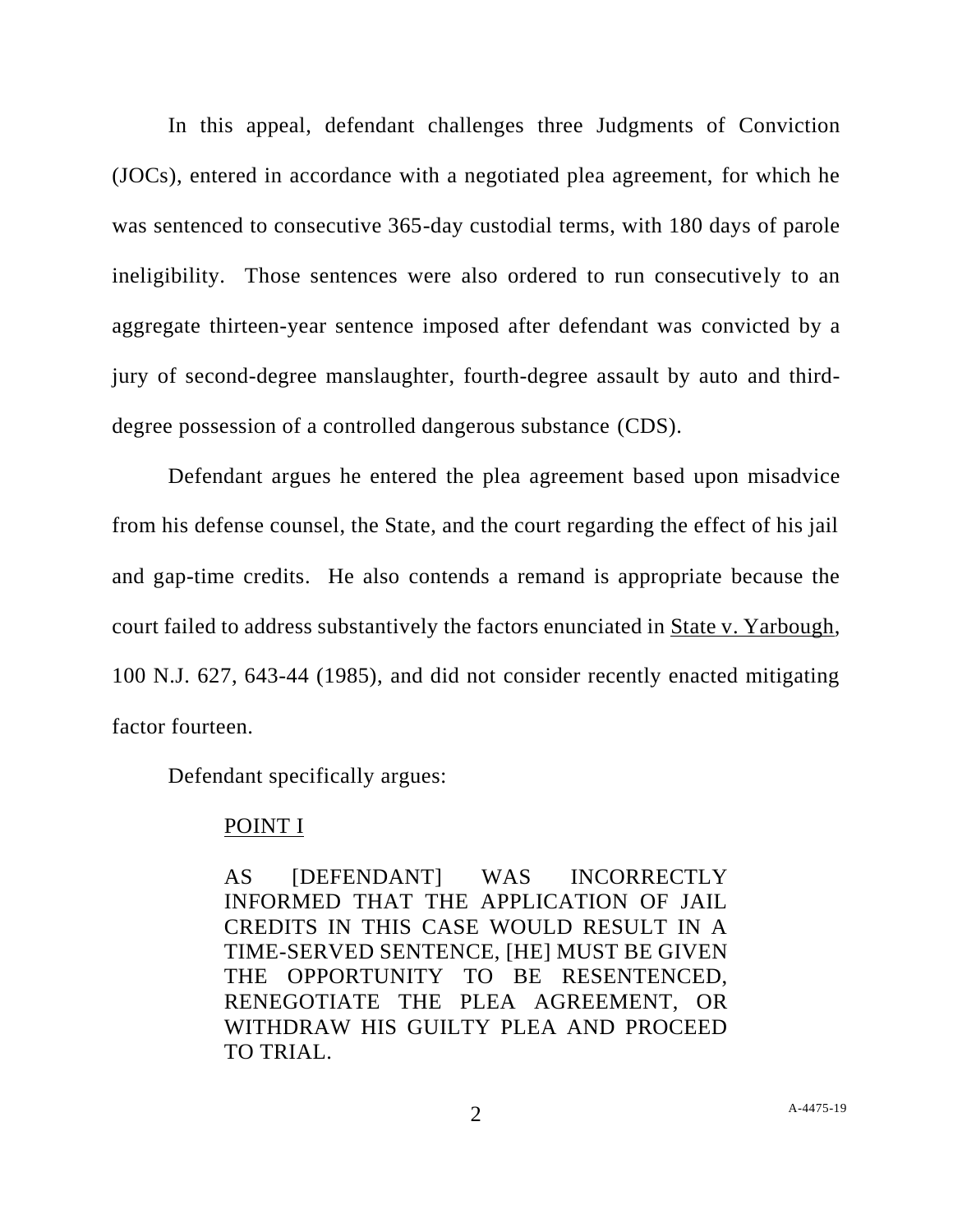# POINT II

A REMAND FOR RESENTENCING IS REQUIRED, BECAUSE NO YARBOUGH ANALYSIS WAS CONDUCTED BEFORE THE IMPOSITION OF FOUR CONSECUTIVE SENTENCES.

## POINT III

THE LAW REQUIRING SENTENCING MITIGATION FOR YOUTHFUL DEFENDANTS DEMANDS RETROACTIVE APPLICATION BECAUSE THE LEGLISLATURE INTENDED IT, THE NEW LAW IS AMELIORATIVE IN NATURE, THE SAVINGS STATUE IS INAPPLICABLE, AND FUNDAMENTAL FAIRNESS REQUIRES RETROACTIVITY.

A. The Legislature Intended Retroactive Application.

B. The Savings Statute Does Not Preclude Retroactive Application of Ameliorative Legislative Changes, Like the One at Issue Here.

C. Retroactive Application of the Mitigating Factor Is Required as a Matter of Fundamental Fairness, and to Effectuate the Remedial Purpose of the Sentencing Commission's Efforts Regarding Juvenile Sentencing.

Defendant did not move before the court in the first instance to withdraw

his guilty plea based on the misadvice noted, but the State concedes a remand is appropriate for the court to evaluate whether defendant's misunderstanding impacted his decision to plead guilty. We agree with the parties that a remand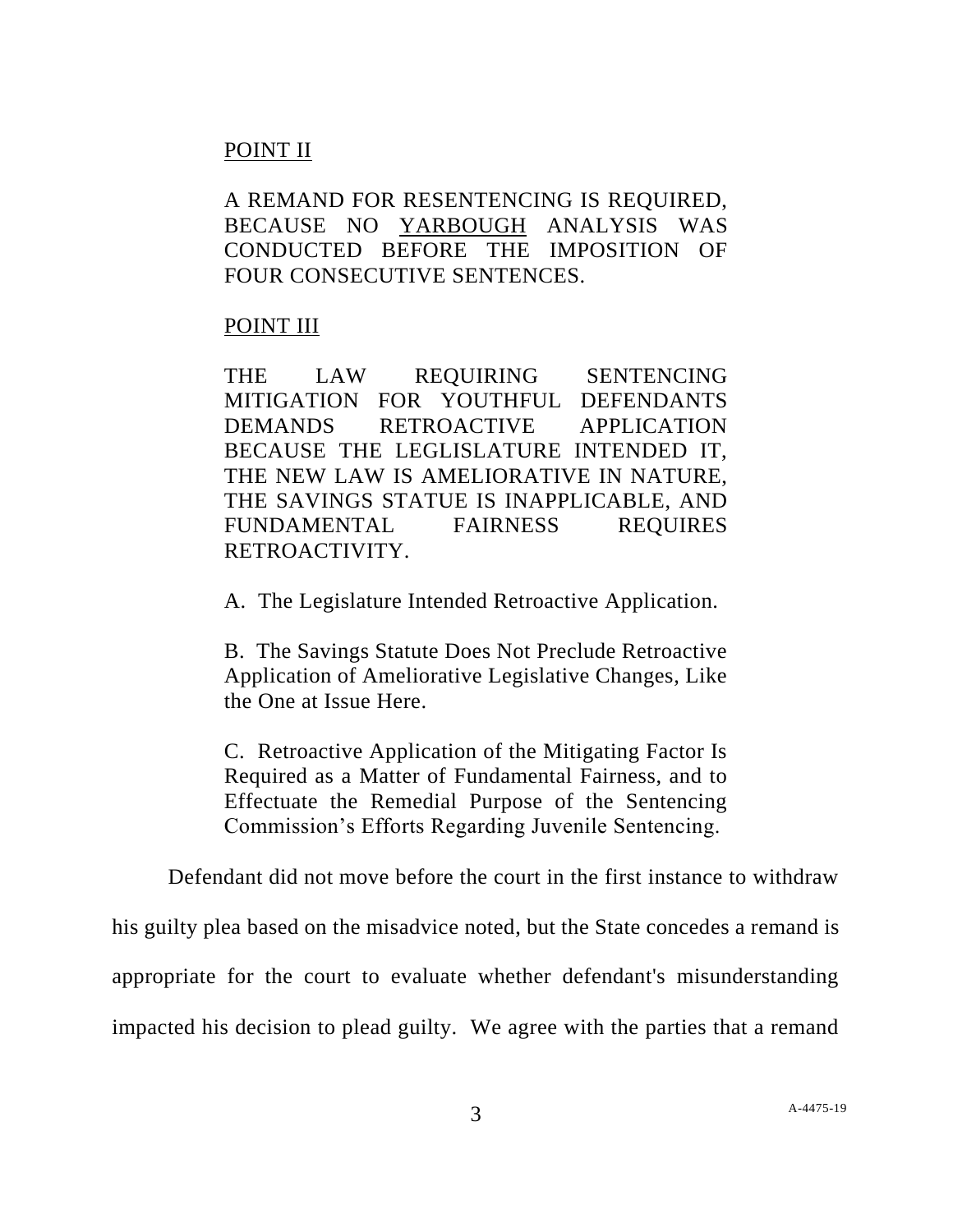is necessary under the circumstances for the court in the first instance to determine if it should accept or reject defendant's plea after considering defendant's reasonable expectations. If the court concludes defendant should be permitted to withdraw his plea, defendant may elect to proceed to trial or attempt to renegotiate his plea.

Regardless of the court's decision on the plea issue, we conclude defendant's sentence should be vacated and the matter remanded for resentencing because the court failed to engage in the necessary analysis mandated by Yarbough, nor did it consider the overall fairness of defendant's consecutive sentences in accordance with State v. Torres, 246 N.J. 246, 271 (2021). Finally, we conclude that at any resentencing, the court should apply youth mitigating factor fourteen.

### I.

We discuss the complex procedural history to provide context for our opinion. In 2017 and 2018, defendant was charged in three separate indictments, Nos. 17-09-0754, 17-10-0821, and 18-03-0189 (the 2017 and 2018 indictments), with fourth-degree operating a motor vehicle during a period of a second or subsequent license suspension, under N.J.S.A. 2C:40- 26(b). He was also charged with related motor vehicle offenses for operating a vehicle under the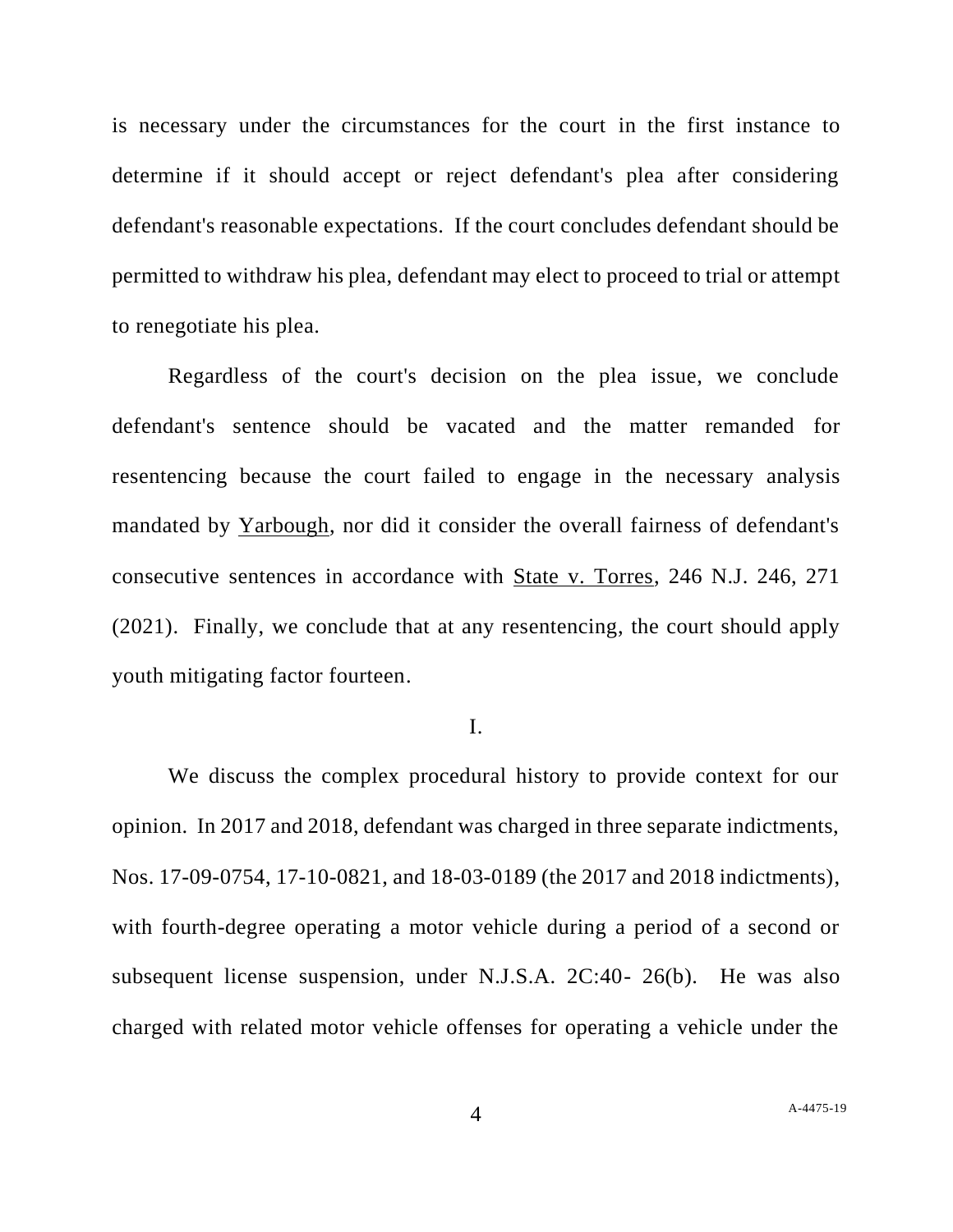influence of liquor or drugs, N.J.S.A. 39:4-50, driving after a driver's license was suspended or revoked, N.J.S.A. 39:3-40, driving without a license, N.J.S.A. 39:3-10, reckless driving, N.J.S.A. 39:4-6, unsafe lane change, N.J.S.A. 39:4- 88(b), operating a motor vehicle, person who has consumed alcohol while under age, N.J.S.A. 39:4-50.14, and failure to install an interlock device, N.J.S.A. 39:4-50.19(a).

Defendant pled guilty to the 2017 and 2018 indictments. As part of that plea agreement, the State agreed to dismiss the various motor vehicle offenses, as well an earlier charge of third-degree CDS possession alleged in a separate indictment, No. 16-03-203.

At the plea hearing, the State indicated that it was its "understanding that although we are asking for consecutive sentences it [has] come to the State's attention today that [defendant] has a substantial amount of credits, approximately 800 days, and will be entitled to all lawful application of those credits against these three Indictments." Defense counsel agreed but clarified that up to that date defendant had accrued "799 days of credit . . . on each one." He further indicated that he and defendant had "discussed [the plea] at length," and that it was his "understanding that, essentially, [defendant] would be finished serving these sentences on each of these, even though the State's plea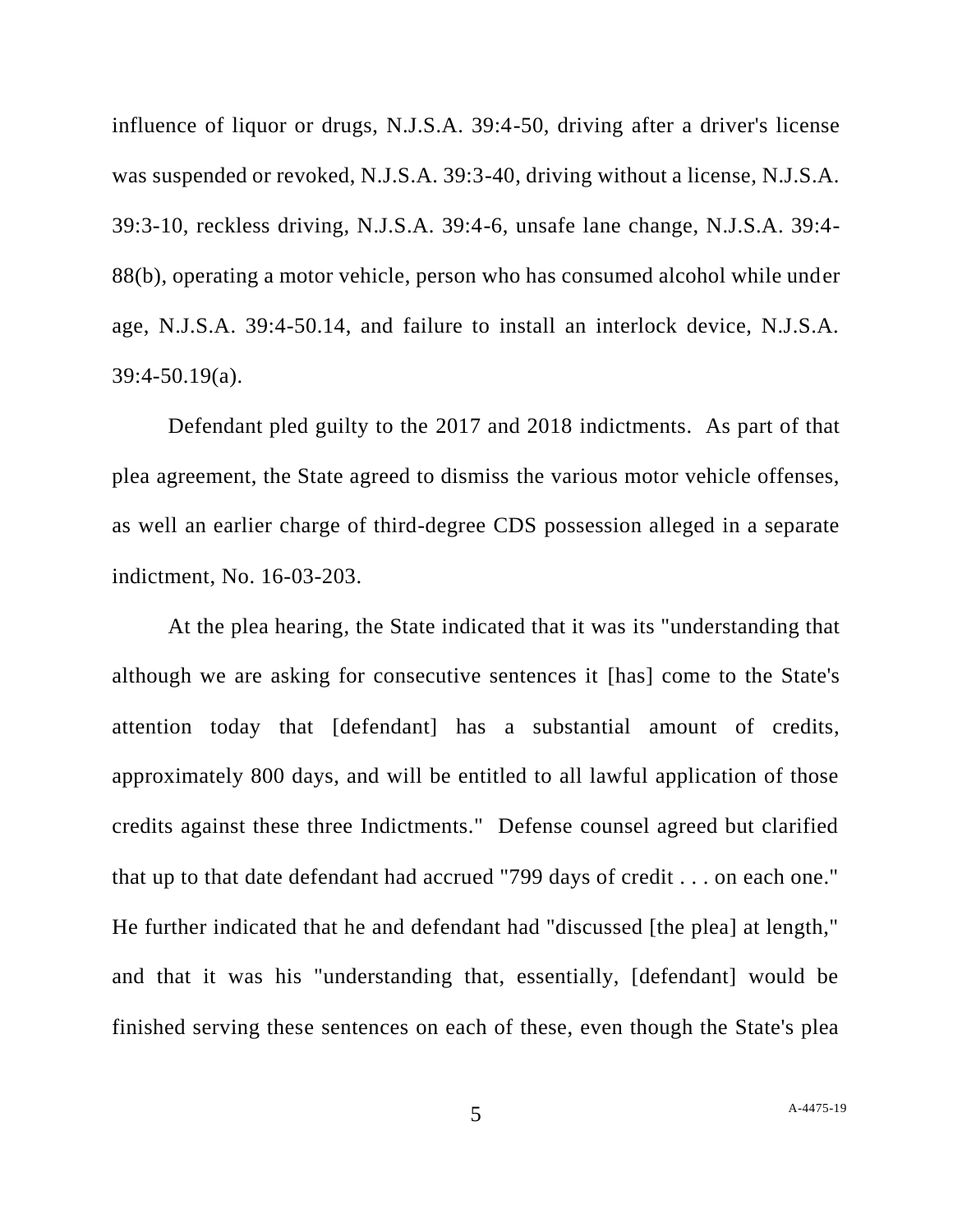offer or the agreement . . . states that the sentences are to run consecutive, I believe." Defendant concurred that this was his understanding of the plea agreement.

Between the aforementioned plea and his sentencing on those indictments, defendant was sentenced on additional charges after an October 2019 jury trial. As noted, those convictions included second-degree manslaughter, N.J.S.A.  $2C:11-4(b)(1)$ , fourth-degree assault by auto, N.J.S.A.  $2C:12-1(c)(2)$ , and thirddegree possession of a CDS, N.J.S.A.  $2C:35-10(a)(1)$ . For the manslaughter conviction, defendant received a nine-year term of imprisonment with an 85% parole disqualifier under the No Early Release Act (NERA), N.J.S.A. 2C:43- 7.2. With respect to the assault conviction, defendant received a 365-day sentence, and for the possession conviction, a flat three-year sentence. All sentences were ordered to run consecutively, and the court awarded 821 days of jail credits.

Three months later, on March 2, 2020, defendant was sentenced on the 2017 and 2018 indictments. The court sentenced defendant in accordance with the plea agreement, and applied relevant aggravating and mitigating factors, even though all parties had agreed that defendant had already served his sentence under the plea agreement. Defense counsel represented to the court that he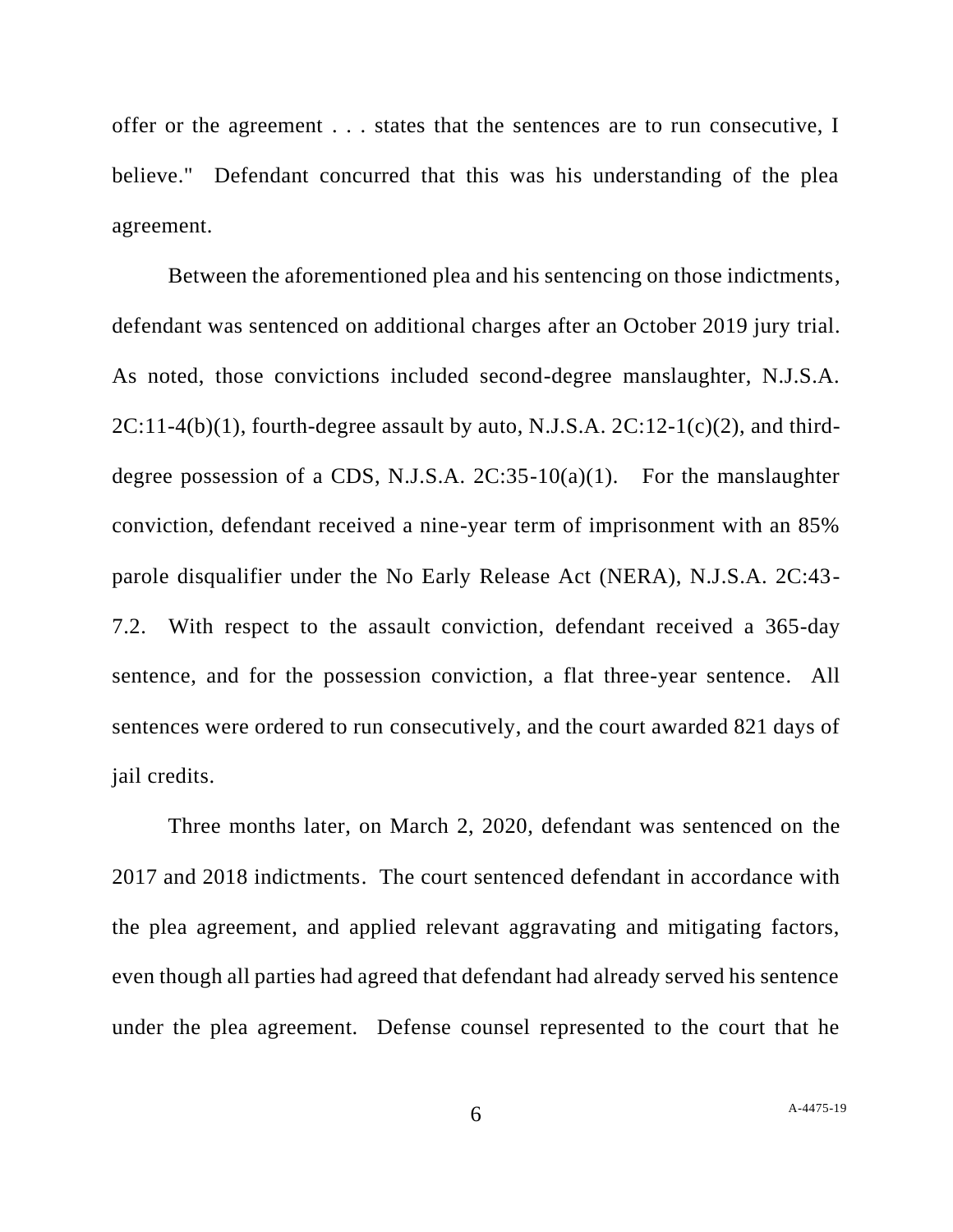understood defendant accrued 916 days of jail credit and the prosecutor and the

judge both agreed, as reflected by the following colloquy:

DEFENSE COUNSEL: So the . . . presentence report would say 827 days jail credit, plus 59. We also calculated, I believe, another 30 days?

THE COURT: I calculated 30 . . .

PROSECUTOR: It's right around there, 29, 30, yes.

THE COURT: I'm ready to hear from Counsel if they think my math is incorrect.

DEFENSE COUNSEL: I think that's correct. That would give us 916 days credit.

The judge and defense counsel next addressed how those credits would be applied to the consecutive sentences, and defense counsel stated his belief that defendant was entitled to 916 days on each consecutive count. The judge clarified, "Or it would give him 180, plus 180, plus 180 against the  $96 - 916$ . Correct? Is that your argument? He wouldn't get 916 against each 180 . . . . So it would be 180 times four against the 916. Is that  $-$  is that your position?" Defense responded in the affirmative and further contended, even if defendant was "maxed out on each of these fourth-degree offenses it would be [eighteen] months. Then he still would – he'd be maxed out there."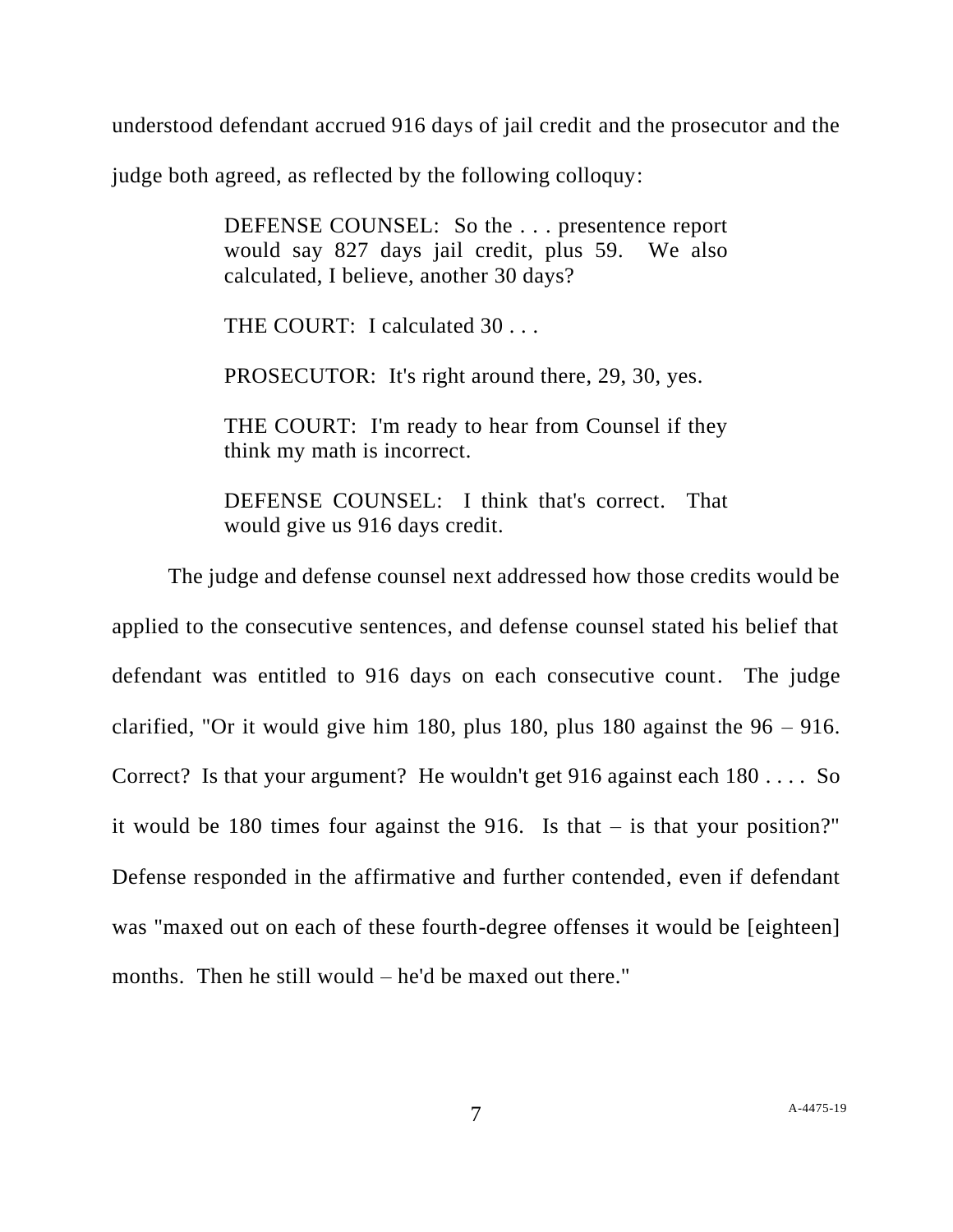The court and the parties confirmed defendant's counsel's understanding

as exhibited by the following exchange:

THE COURT: 724 days is what he would have done under the four 180 – 180-day sentences. Is that correct?

PROSECUTOR: That is correct.

THE COURT: And he's done 916 days to date.

PROSECUTOR: That is correct.

THE COURT: Okay.

PROSECUTOR: So, either way, it's applied . . . he would reach the max on –

THE COURT: He's completed the time –

PROSECUTOR: Yes.

THE COURT:  $-$  for these matters in which I am going to sentence him today.

As noted, the court then sentenced defendant in accordance with his negotiated plea to identical sentences for each of the 2017 and 2018 indictments: 365 days incarceration, with 180 days parole ineligibility, with applicable fines and penalties. The court ordered these sentences to run consecutively to each other and to defendant's 2019 sentences related to his trial convictions.

On March 19, 2020, Rachel Fromhold of the New Jersey DOC wrote to the court and requested clarification with respect to defendant's jail credits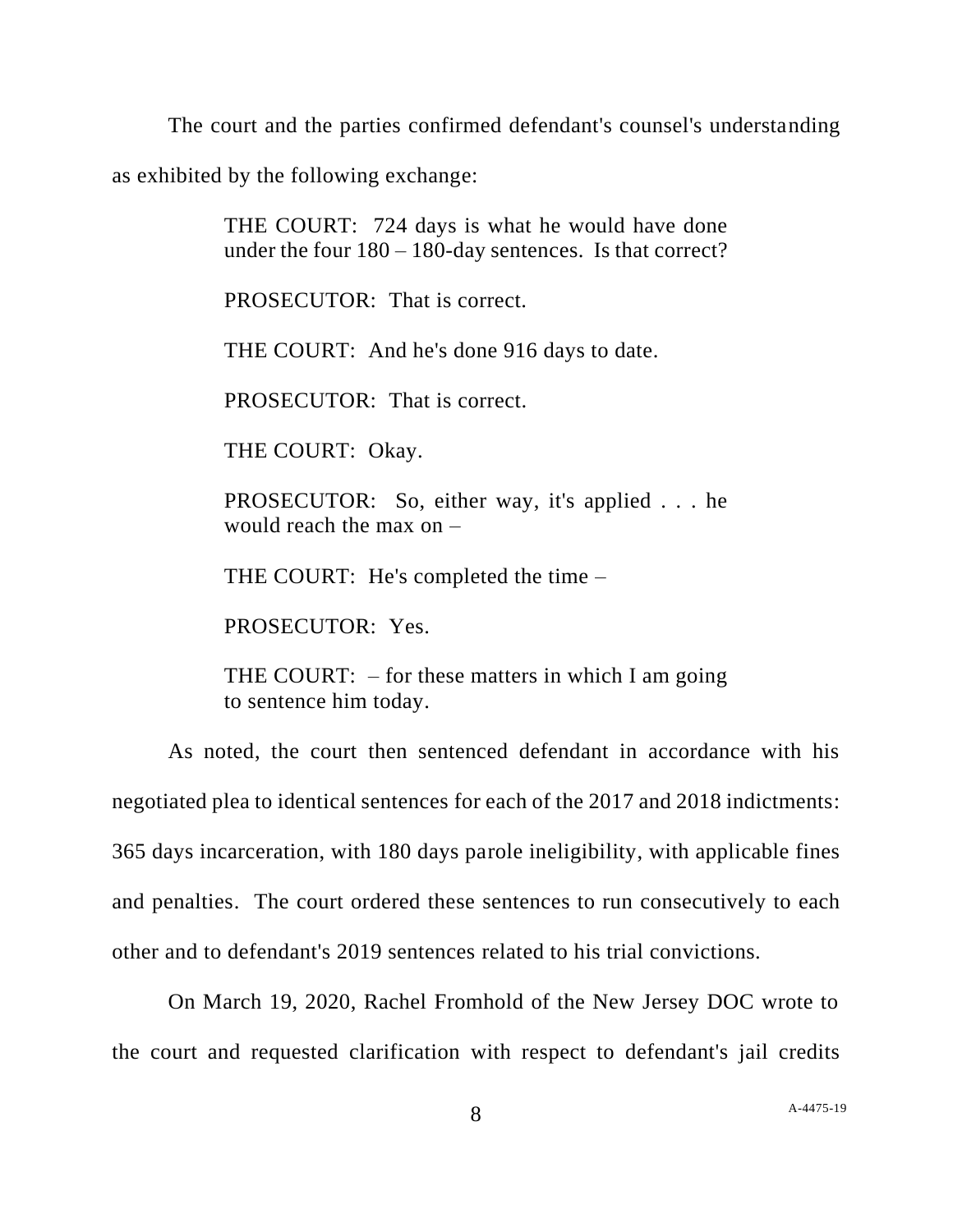related to the 2017 and 2018 indictments. She expressed concern that defendant had been awarded "duplicate jail credits" for September 7, 2017 to December 5, 2019.She therefore suggested the DOC would remove jail credits for this time period from defendant's sentence on the 2017 and 2018 indictments. She also concluded that credits issued for August 2, 2017 to August 8, 2017 had been mistakenly applied to one of these indictments, as the applicable offense did not occur until August 17, 2017.

Upon receipt of the DOC's letter, the court discussed the issue with the prosecutor and defendant's trial counsel. The court explained to counsel that she "felt constrained by" State v. C.H., 228 N.J. 111 (2017), and would "grant any motion to vacate [defendant's] guilty plea," so that plea negotiations could "begin anew" or the matter would be set for trial. As noted, defendant did not file a motion to vacate his guilty plea, but instead filed a notice of appeal. The matter was assigned to the Excessive Sentencing Oral Argument calendar and later transferred to the plenary calendar on our order.

### II.

In his first point, defendant argues that he entered his plea with respect to the 2017 and 2018 indictments based upon an incorrect belief that he had accrued sufficient jail credits to result in a time-served sentence. He therefore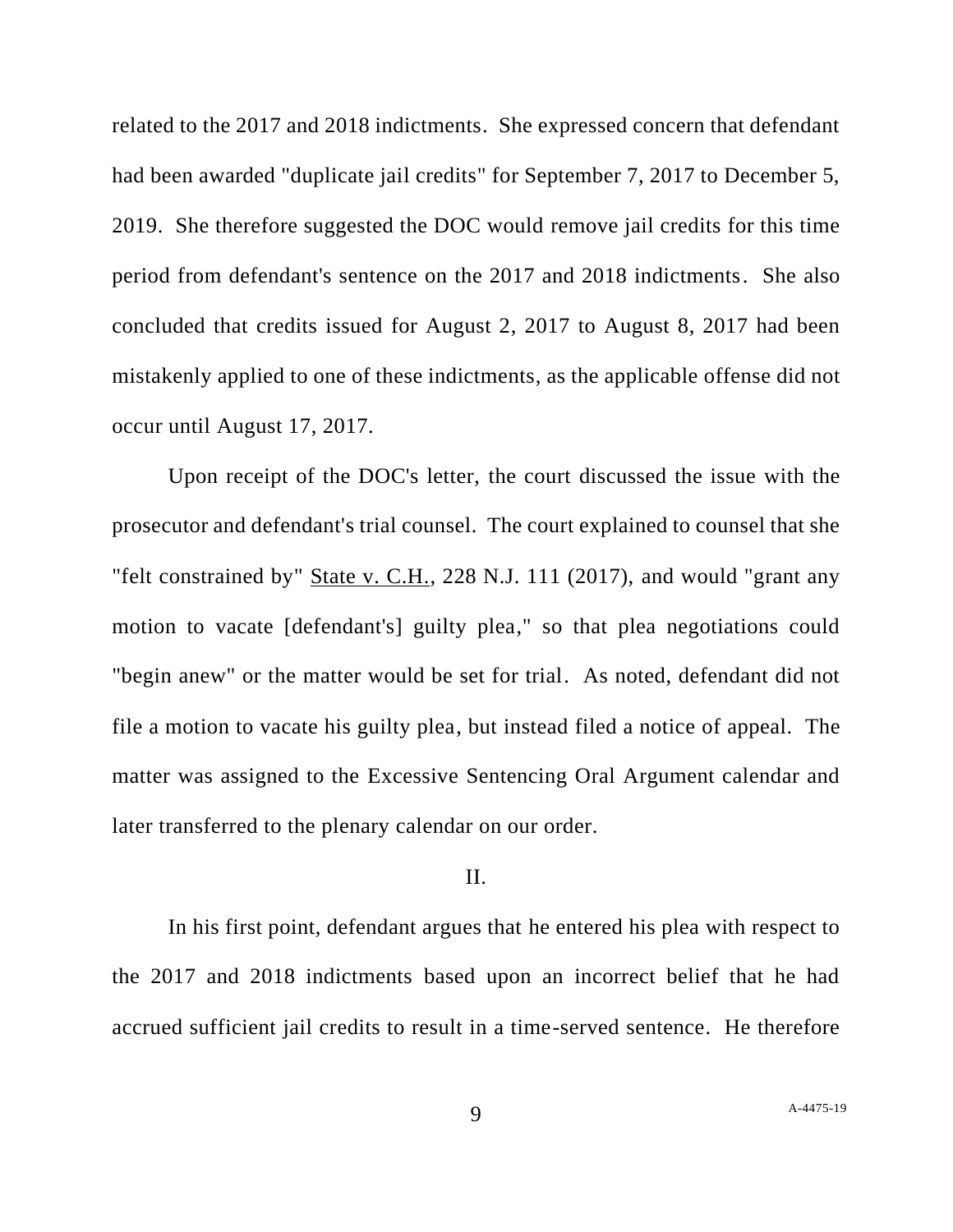maintains that he must be resentenced and permitted to renegotiate or withdraw from his plea, as the correct sentence "far exceed[s]" defendant's expectations.

Criminal defendants are entitled to receive credit for time served while in custody awaiting sentencing or while serving a sentence on charges unrelated to those for which they are being sentenced. See R. 3:21-8; N.J.S.A. 2C:44- 5(b)(2). Depending on their custodial status, defendants are entitled either to jail credits or gap-time credits. See State v. Hernandez, 208 N.J. 24, 36 (2011) (first citing R. 3:21-8; then citing N.J.S.A.  $2C:44-5(b)(2)$ ). The award of jail and gaptime credit raises issues of law subject to de novo review. See State v. DiAngelo, 434 N.J. Super. 443, 451 (App. Div. 2014) (reviewing award of jail credits de novo); State v. L.H., 206 N.J. 528, 543 (2011) (reviewing award of gap-time credits de novo).

A defendant is awarded jail credits "for any time served in custody in jail ... between arrest and the imposition of sentence."  $R_1$  3:21-8(a); see also DiAngelo, 434 N.J. Super. at 451. "Jail credits are 'day-for-day credits'" that accrue from the time a defendant is placed in custody for an offense until she or he is sentenced for that offense. C.H., 228 N.J. at 117 (quoting Hernandez, 208 N.J. at 37); accord State v. McNeal, 237 N.J. 494, 499 (2019). Those credits apply to the "front-end" of a sentence. McNeal, 237 N.J. at 499 (citing C.H.,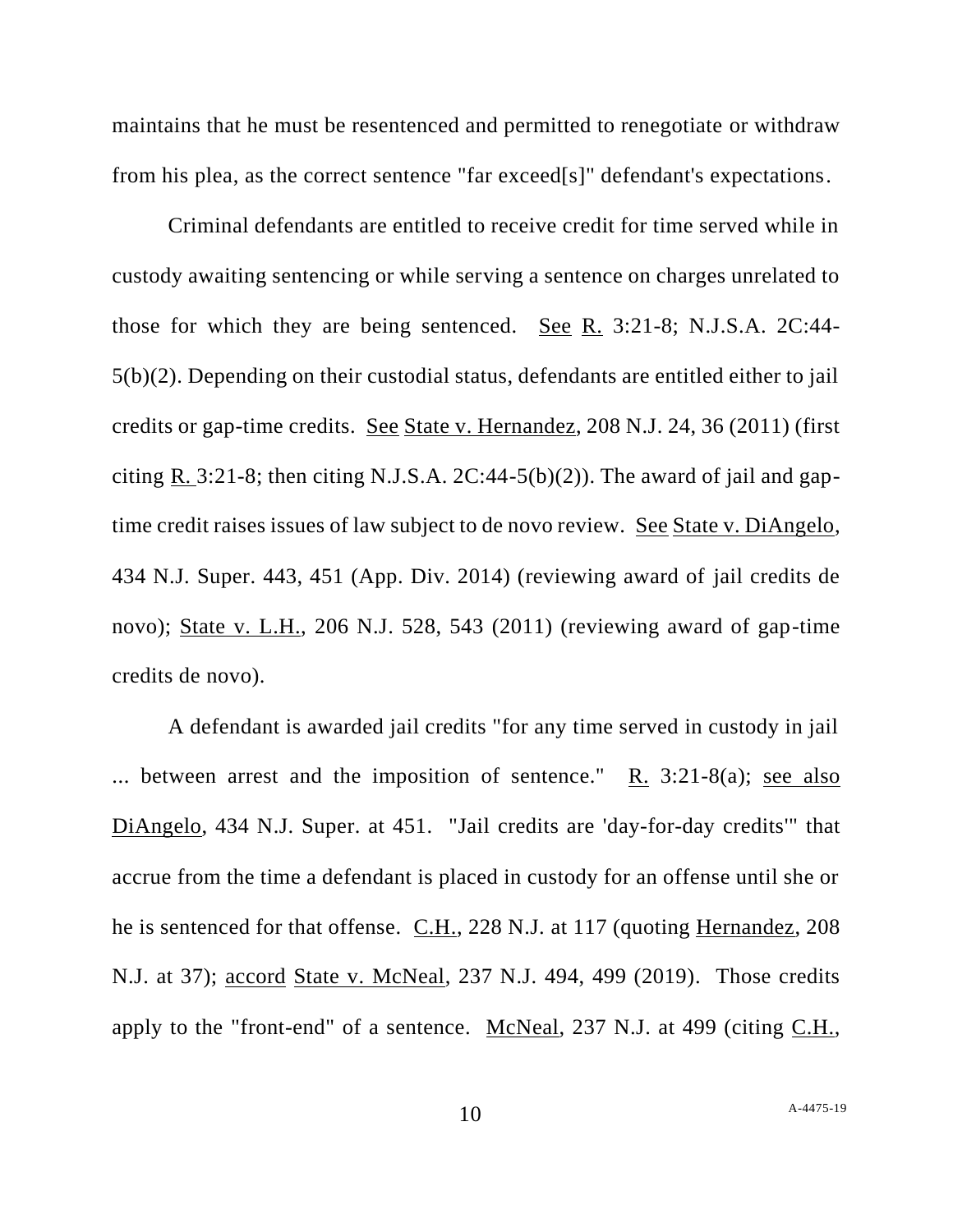228 N.J. at 117, 121). As such, they reduce the minimum mandatory term a defendant must serve before becoming eligible for parole. Ibid. (citing C.H., 228 N.J. at 117, 121).

The defendant in C.H. was originally sentenced to consecutive prison terms under two separate indictments and received a four-year term on one indictment and a ten-year term on the other, both subject to NERA. Defendant argued his jail credit should have been applied to his sentence for each indictment, irrespective of the consecutive nature of the sentences. C.H., 228 N.J. at 114-16. The trial court refused to apply to each sentence the jail credits earned while the defendant was in custody awaiting trial on both indictments, but we remanded for resentencing, concluding that defendant was entitled to double jail credits. Id. at 113. Our Supreme Court reversed, holding that the trial court had properly applied the jail credits only against the ten-year term. Id. at 121.

In doing so, the Court limited its holding in Hernandez to the extent it had been interpreted to require such double credits. C.H., 228 N.J. at 123. The Court explained that "double credit should not be awarded where a defendant is sentenced to consecutive sentences under separate indictments and receives the optimal benefits of jail credit for time spent in pre-sentence custody." Id. at 123.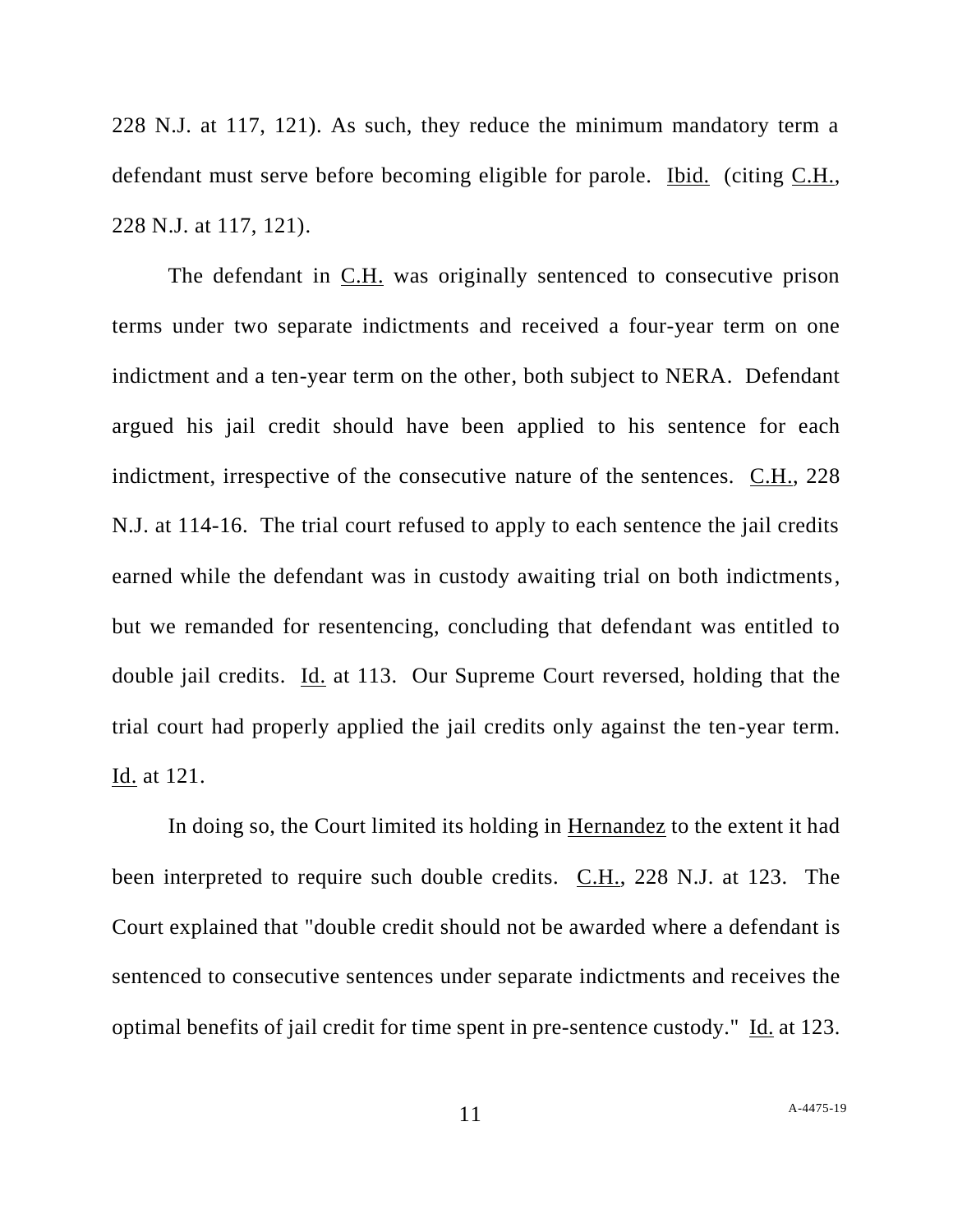Here, defendant was not entitled to additional jail credits for the three indictments and the motor vehicle summons to which he pled guilty, as he had previously benefited from those same jail credits as they were applied to his 2019 trial convictions. As noted, however, defendant contends that the misrepresentation and misapplication regarding his jail credits induced him to enter the plea with respect to the 2017 and 2018 indictments.

"A guilty plea may be accepted as part of a plea bargain when the court is assured that the defendant enters into the plea knowingly, intelligently and voluntarily." State v. Johnson, 182 N.J. 232, 236 (2005) (citing R. 3:9-2). "For a plea to be knowing, intelligent and voluntary, the defendant must understand the nature of the charge and the consequences of the plea." Ibid. Although a court is not responsible for informing a defendant of all consequences flowing from a guilty plea, at a minimum the court must ensure that the defendant is made fully aware of those "consequences that are 'direct' or 'penal.'" Ibid. (quoting State v. Howard, 110 N.J. 113, 122 (1988)).

If a defendant can demonstrate that his plea is based on misinformation that induced him to plead guilty, he will be permitted to withdraw his plea. State v. Taylor, 80 N.J. 353, 365 (1979); see also State v. Bellamy, 178 N.J. 127, 134 (2003). Any such misunderstanding or "mistaken belief" on the part of a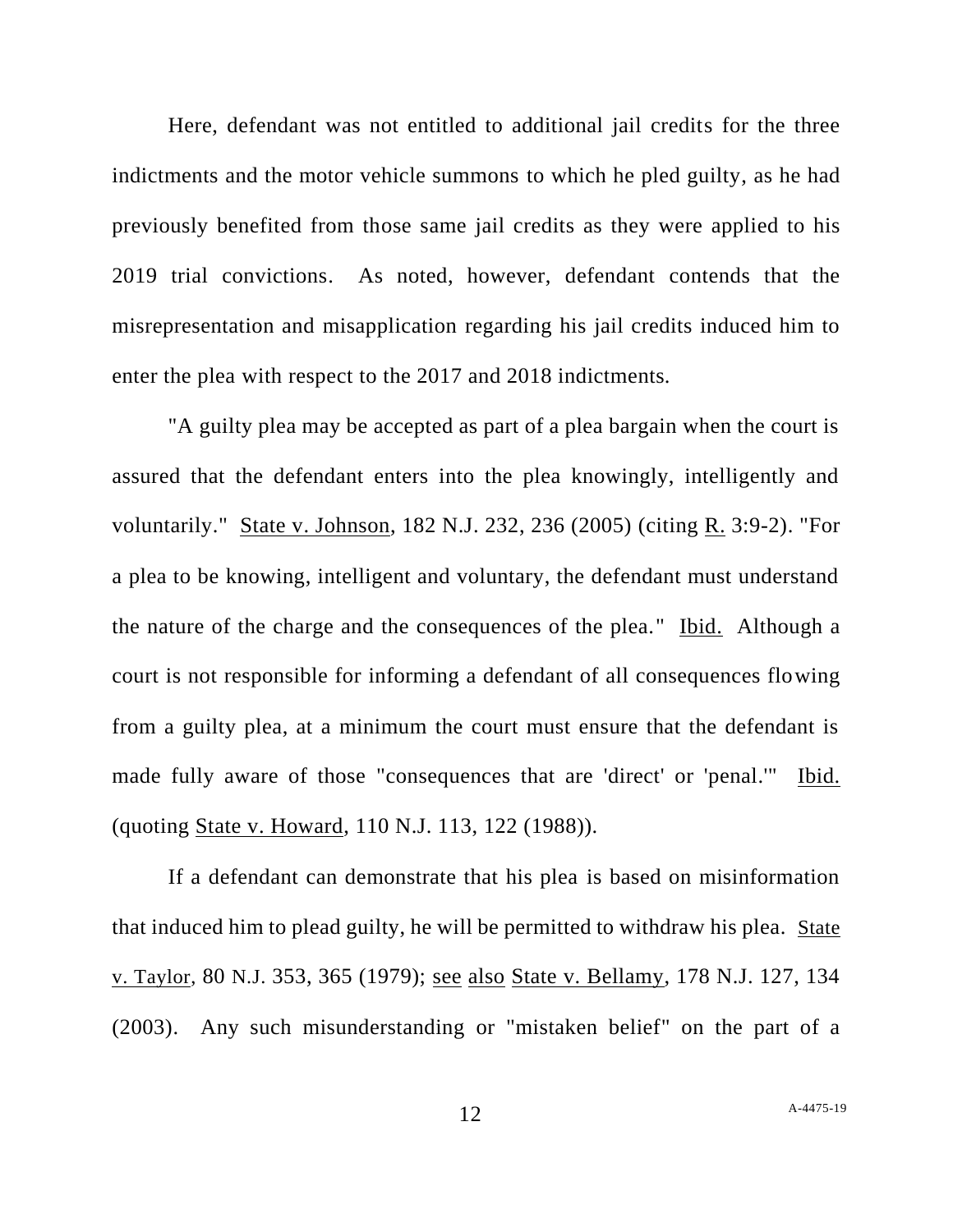defendant must be "a material factor in the decision to plead guilty." State v. Kiett, 121 N.J. 483, 490 (1990). Thus, "[c]larity as to the direct and penal consequences of a defendant's guilty plea promotes the binding resolution of charges because it serves to ensure that a defendant's 'expectations [are] reasonably grounded in the terms of the plea bargain.'" Johnson, 182 N.J. at 237 (quoting State v. Marzolf, 79 N.J. 167, 183 (1979)).

Our Supreme Court has affirmed that "an incorrect calculation of a defendant's jail credits may impact the voluntariness of the guilty plea," State v. McNeal, 237 N.J. 494, 499 (2019), and a defendant is "entitled to withdraw a guilty plea if the court imposes a harsher sentence than that contemplated by the plea agreement," Bellamy, 178 N.J. at 135. We have similarly recognized that "a defendant's misunderstanding of credits may affect his understanding of the maximum exposure" and therefore a "guilty plea based on this misunderstanding may fail to satisfy the constitutional requirement that a plea be voluntarily, intelligently and knowingly entered, at least where the denial of the expected credits results in the imposition of a sentence longer in duration than the maximum contemplated." State v. Alevras, 213 N.J. Super. 331, 338 (App. Div. 1986).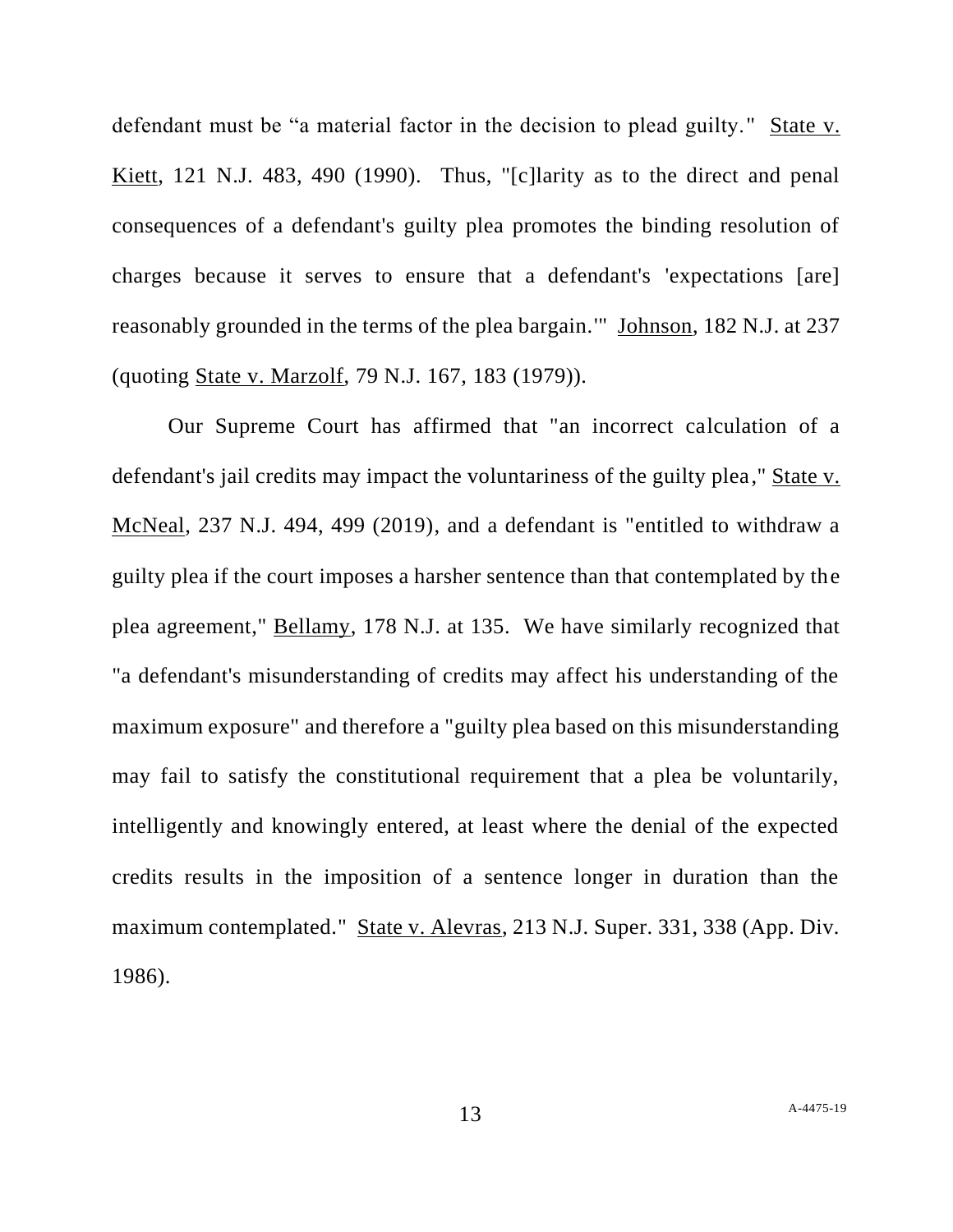The State urges us to limit any remand solely to permit the court to make factual findings and determine whether the misunderstanding of defendant's jail and gap-time credits was a material representation that affected his decision to plead guilty. We disagree that such a narrow remand is appropriate under the circumstances. Rather, defendant shall make an appropriate application to the court in the first instance, and depending on the court's decision, he may be permitted to withdraw his plea, proceed to trial, or attempt to renegotiate his plea. In the event of any resentencing, the court should comply with the Code of Criminal Justice, including a reconsideration of all relevant aggravating and mitigating factors, as well as the principles discussed in Point III.

### III.

In defendant's second point, he argues a remand for resentencing is independently required because the sentencing court did not consider the Yarbough factors before imposing consecutive sentences. We agree.

When deciding whether to impose concurrent or consecutive sentences, the court considers the following guidelines established in  $Y$ arbough:

> (a) the crimes and their objectives were predominantly independent of each other; (b) the crimes involved separate acts of violence or threats of violence; (c) the crimes were committed at different times or separate places, rather than being committed so closely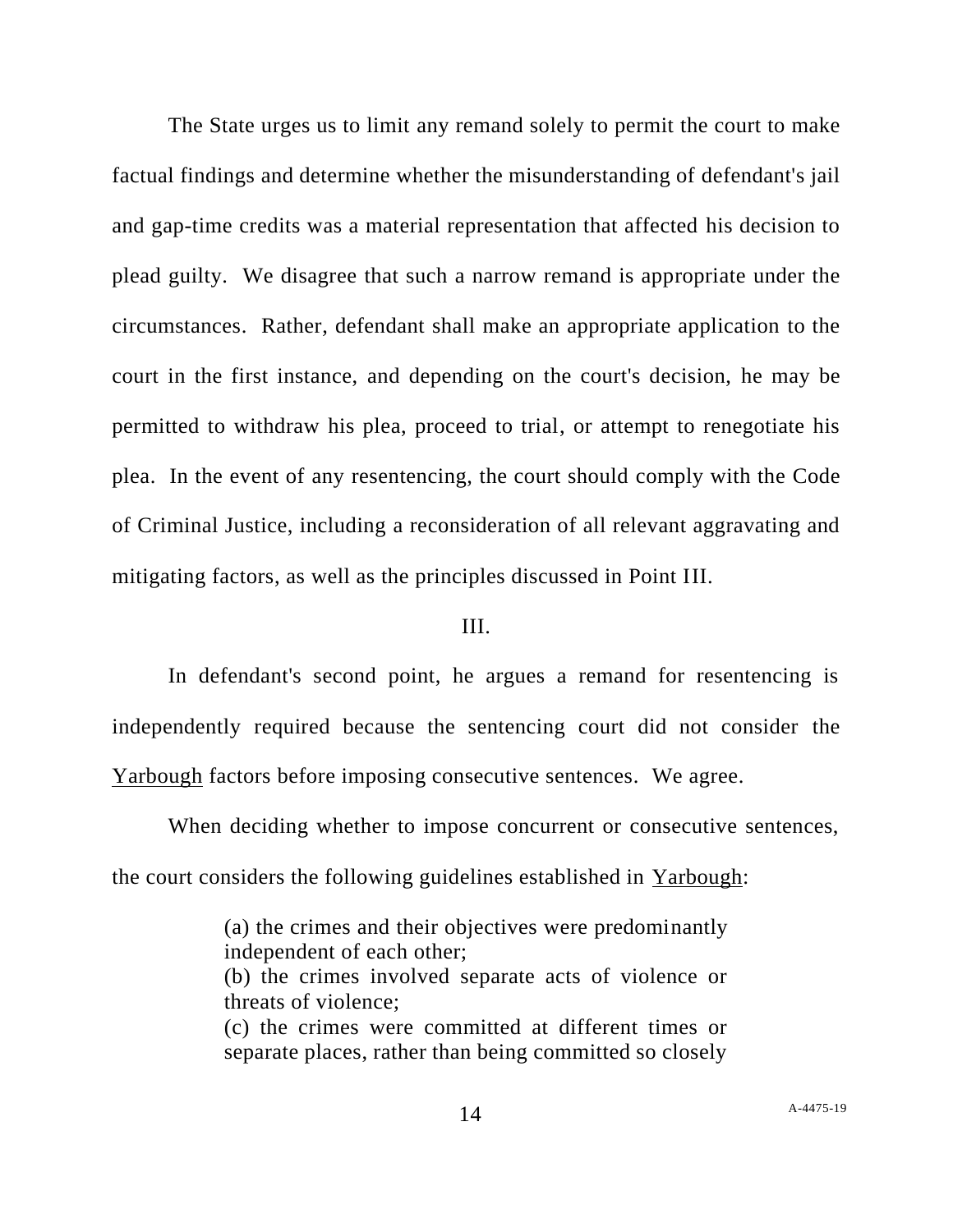in time and place as to indicate a single period of aberrant behavior; (d) any of the crimes involved multiple victims; (e) the convictions for which the sentences are to be imposed are numerous.

[100 N.J. at 643-44.]

These factors are "qualitative, not quantitative; applying them involves more than merely counting the factors favoring each alternative outcome." State v. Cuff, 239 N.J. 321, 348 (2019) (citations omitted).

Our Supreme Court recently revisited Yarbough, reiterating that a "sentencing court's explanation of its evaluation of the fairness of the overall sentence is 'a necessary feature in any Yarbough analysis.'" Torres, 246 N.J. at 270 (quoting Cuff, 239 N.J. at 352 (2019)). In addition to engaging in a qualitative analysis of the Yarbough factors, Torres instructs trial judges to provide "[a]n explicit statement, explaining the overall fairness of a sentence imposed on a defendant for multiple offenses in a single proceeding or in multiple sentencing proceedings." Id. at 268. Torres requires "an explanation for the overall fairness of a sentence by the sentencing court  $\dots$  to 'foster[ ] consistency'" and curtail "'arbitrary or irrational sentencing.'" Id. at 272 (quoting State v. Pierce, 188 N.J. 155, 166-67, (2006)).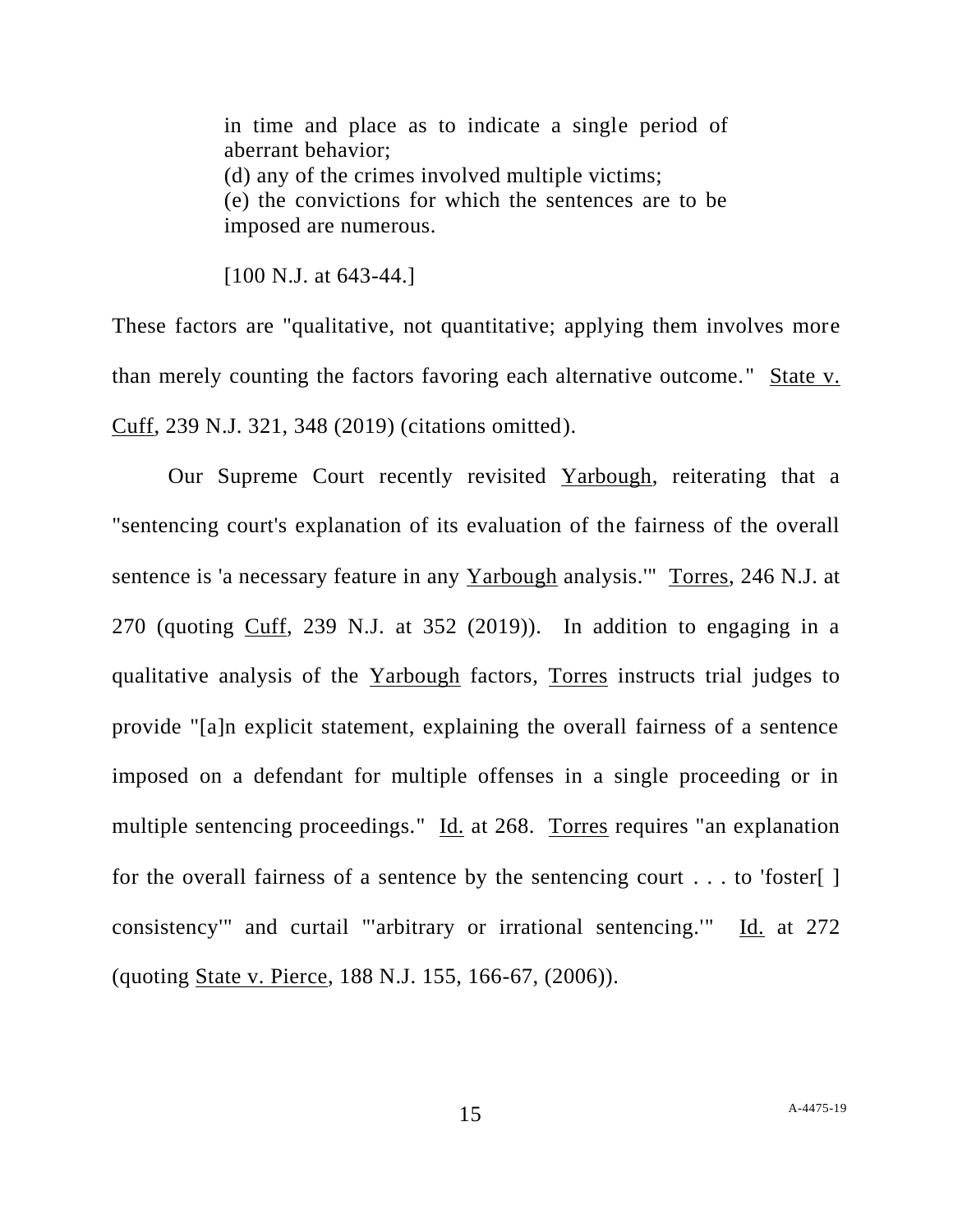Here, the court did not conduct any analysis of the Yarbough factors, nor did it provide an "explicit statement" as to the overall fairness of defendant's consecutive sentences. Accordingly, we vacate defendant's sentence and remand for the court to address the principles set forth in Yarbough and Torres at any resentencing.

#### IV.

In his third point, defendant argues he should be resentenced because the court failed to consider new mitigating factor fourteen. Again, we agree.

The New Jersey Legislature recently revised the sentencing criteria to require sentencing courts to consider a defendant's youthful status in mitigation of any aggravating factor if "defendant was under twenty-six years of age at the time of the commission of the offense." L. 2020, c. 110 (eff. Oct. 19, 2020). As such, N.J.S.A. 2C:44-1(b)(14) requires courts to consider a defendant's youth as an independent factor in the sentencing calculus. Defendant further argues this factor should apply retroactively. We need not reach the retroactivity argument, however, as there exists an independent basis for defendant to be resentenced, which requires the resentencing judge to "view defendant as he stands before the court on that day." State v. Randolph, 210 N.J. 330, 354 (2012).